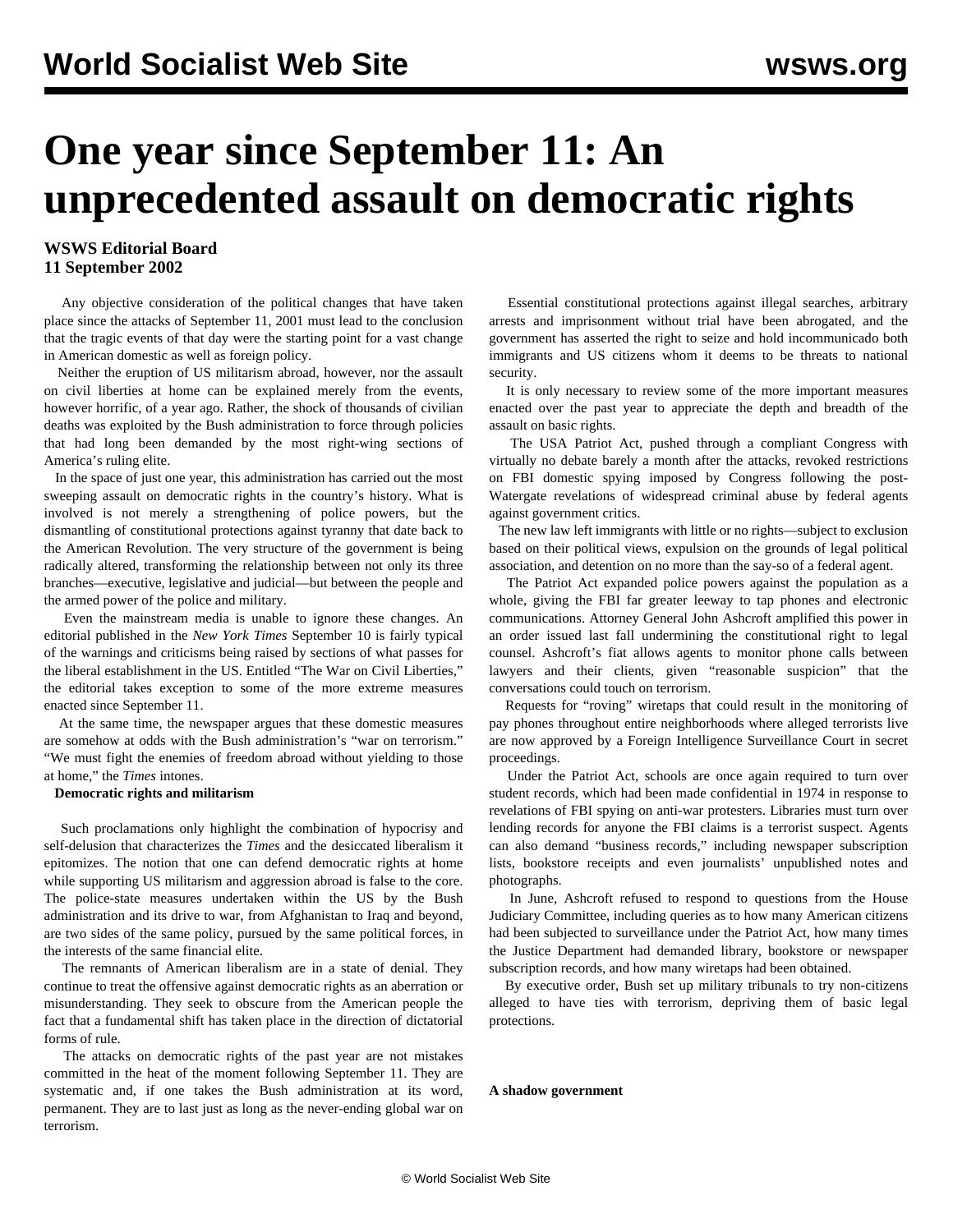It was revealed earlier this year that the Bush administration had established a secret "shadow government," consisting of 75 to 150 members of the executive branch deployed in fortified bunkers outside of Washington, ostensibly to ensure "continuity" in the event of a more devastating terrorist attack.

 Initiated in the immediate aftermath of the devastation at the World Trade Center and the Pentagon, the arrangement was made permanent without any public notice. Congress—including House Speaker Dennis Hastert and Senate President Pro Tem Robert Byrd, who are third and fourth in the line of succession in the event of the deaths of the president and vice president—was likewise left in the dark.

 The administration is proceeding to ram through the creation of a Homeland Security Department, a new super police agency that will combine all or parts of 22 existing government offices, with 170,000 employees and a total budget of \$37.4 billion.

 In short, the administration has put in place the framework for a dictatorial regime, able to rule in secret, without any constitutional checks and balances and resting on the power of the police and military. The judicial and legislative branches of government, endowed by the Constitution's framers with coequal powers to those of the executive, are being effectively reduced to the status of rubber stamps.

#### **The assault on immigrants**

 Taking advantage of the shocked reaction to the terrorist attacks and first targeting the most vulnerable sections of the population—Muslim immigrants from the Middle East and Central Asia—the government moved rapidly to overturn essential democratic rights *.* For millions of immigrants, habeas corpus—the guarantee that no one may be imprisoned indefinitely without charges—was cast aside, as were the rights of those arrested to see a lawyer and face trial.

 In the first few months after the attacks, federal authorities used immigration statutes as a legal fig leaf to jail more than 1,200 people without trial on supposed suspicion of involvement in terrorism. None have been charged with any terror-related crime, and most have been summarily deported.

 A 95-page report issued last month by Human Rights Watch charged the Bush administration with "a stunning disregard for the democratic principles of public transparency and accountability" in its response to September 11. "The country has witnessed a persistent, deliberate and unwarranted erosion of basic rights against abusive governmental power," it added.

 Entitled "Presumption of Guilt," the report said that the 1,200 immigrants rounded up after the attacks were jailed solely on the basis of their religion or national origin, denied their rights and subjected in many cases to abuse and brutality. One detainee, Tony Olai, a citizen of the Ivory Coast, told the human rights organization that he was beaten in a Florida detention center until he was "begging for my life" and bleeding from the nose, mouth and ears. Others described how they were repeatedly assaulted by inmates in local jails, while guards looked on.

#### **Government attack extended to US citizens**

 While immigrants have thus far born the brunt of the attacks on democratic rights, the government has swiftly moved to extend its policestate powers to cover US citizens as well. Two American citizens—Yaser Esam Hamdi and Jose Padilla—are now being held indefinitely as "enemy combatants" in military brigs. They have not been charged, they have been denied legal counsel, and the government says it has no intention of bringing them to trial.

 An "enemy combatant," as defined by the US Justice Department, is anyone so designated by the president. While Hamdi was captured in Afghanistan, Padilla was picked up by federal agents at O'Hare Airport in Chicago, establishing the precedent that any US citizen can be grabbed off the street and held without charges and without the government even acknowledging that he or she is in custody.

 Last month, the *Wall Street Journal* reported that the government has cleared areas of the Goose Creek, South Carolina military prison where Padilla is being held to prepare for the jailing of other American citizens. The paper quoted a senior official as saying the brig "now has a special wing that could be used to jail about 20 US citizens if the government were to deem them enemy combatants." Other mothballed military facilities are available if the number of detainees continues to rise.

 Justice Department officials have stated that a secret committee is to be established for the purpose of deciding which citizens should be arrested and sent to these detention facilities. The standards for determining who poses a sufficient threat for such treatment are spelled out under FBI guidelines for criminal terrorist investigations.

 "The nature of the conduct engaged in by a [terrorist] enterprise will justify an inference that the standard [for initiating a criminal investigation] is satisfied, even if there are no known statements by participants that advocate or indicate planning for violence or other prohibited acts."

 Under the USA Patriot Act, terrorism is so broadly defined as to include merely "intimidating" the government. In other words, any opponent of US foreign or domestic policy whose words are deemed "intimidating" by Bush or US Attorney General John Ashcroft can be seized by federal agents, thrown into a military cell and held there indefinitely without the right to a hearing or a lawyer.

 While the administration's assertion of unprecedented police-state powers has met with meek acquiescence from the Democrats in Congress and a general green light from the judiciary, a series of recent court decisions have pointed to the far-reaching constitutional violations contained in its actions.

 Last month, a three-judge federal appeals panel in Ohio handed down a decision describing the Bush administration's secret deportation hearings as a threat to the constitution and democracy. The court was ruling on a suit brought by four Michigan newspapers and Congressman John Conyers over the exclusion of the press and the public from secret hearings on the deportation of Rabih Haddad, a Muslim clergyman from Ann Arbor, Michigan.

 "Democracies die behind closed doors," wrote Judge Damon J. Keith for the panel. "When government begins closing the doors, it selectively controls information rightfully belonging to the people. Selective information is misinformation."

 Calling the Justice Department procedures "profoundly undemocratic," he concluded: "A government operating in the shadow of secrecy stands in complete opposition to the society envisioned by the framers of our Constitution."

 The Foreign Intelligence Surveillance Court recently found that Ashcroft and the Justice Department had repeatedly violated the Constitution in conducting surveillance and searches. The court cited 75 applications for surveillance involving serious abuses, including false information from FBI agents. It specified that one agent be permanently barred from appearing before the court.